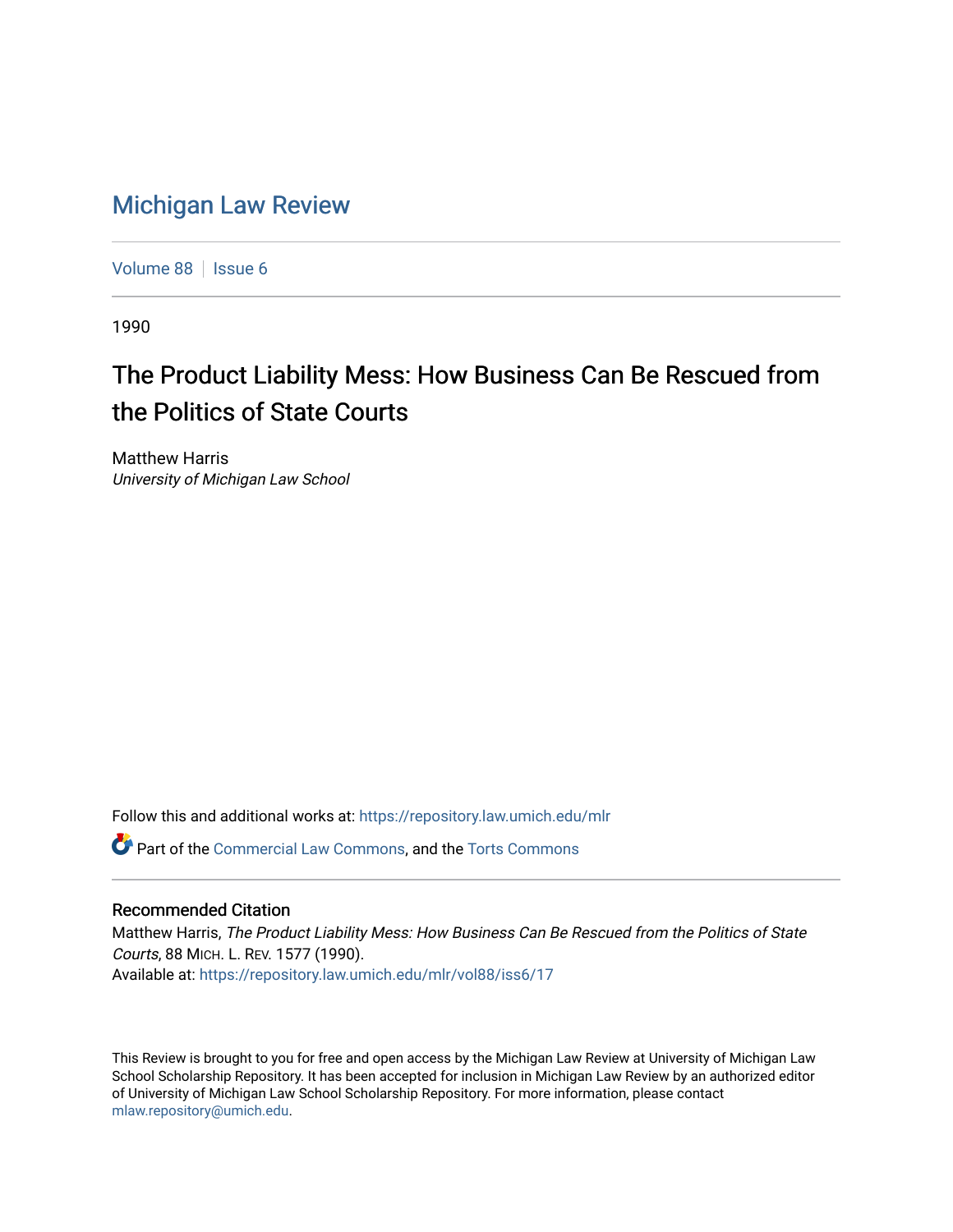THE PRODUCT LIABILITY MEss: How BUSINESS CAN BE REsCUED FROM THE POLITICS OF STATE COURTS. By *Richard Neely*. New York: The Free Press. 1988. Pp. ix, 181. \$24.95.

Judge Richard Neely's1 latest book provides a political blueprint for overhauling current product liability law. Like Neely's earlier works, this book is not directed at the legal community;<sup>2</sup> rather, the author intends that the work furnish the business community with a new strategy to bring about product liability law reform. The substance of Neely's proposed reform is unoriginal: he suggests adopting a national law of product liability.<sup>3</sup> It is his proposed means of implementing the change that is unique.

The author identifies a structural deficiency in the current product liability system as the primary justification for reform.<sup>4</sup> Because of the

2. Nor does Neely claim the book is a work of legal scholarship; indeed, he begins the book with the statement that "Larry Tribe and Richard Epstein, two leading constitutional theorists, can't write this book. . . . [T]oo much brilliance, and too nice a regard for the intricacies oflegal theories, can affect a person's appreciation of how to deliver a bold blow to the political jugular." P. 1. Epstein has commented on the area, however, in discussing the likelihood of the Supreme Court limiting the area of punitive damages. He thinks it unlikely that the Court will become involved: " 'To get involved is like hugging a tar baby • . . • Conservative justices will be reluctant to use constitutional law to intervene in an historically states' rights area, and liberals will be wary of interfering with justice.' " Olson, *Punitive Damages: How Much Is Too Much?*, Bus. WK., Mar. 27, 1989, at 54, 56 (quoting Epstein). The Supreme Court's recent refusal to apply the excessive fines clause of the eighth amendment to reduce an award of punitive damages supports Epstein's position. Browning-Ferris Indus. of Vt., Inc. v. Kelco Disposal, Inc., 109 S. Ct. 2909, 2914 (1989).

3. Many of the advantages of a federal system of product liability have been noted in earlier works. *See, e.g.,* Reed & Watkins, *Product Liability Tort Reform: The Case for Federal Action,*  63 NEB. L. REV. 389 (1984). Neely's proposed reform is comparatively mild; he does not join the group of reformers advocating wholesale replacement of current tort law. *See, e.g.,*  Sugarman, *Doing Away with Tort Law,* 73 CALIF. L. REV. 555 (1985) (advocating replacement of current tort law with a compensation system). Instead, Neely praises liability law for making "the United States the safest country in the world." P. 9. Later in the book, he again voices support for the general concept of product liability law, stating that "[p]rotection from accidents for individuals, wealth redistribution to random victims, and product safety are desirable social goals." P. 118.

<sup>1.</sup> Other books by Judge Richard Neely include THE DIVORCE DECISION (1984), How CoURTS GOVERN AMERICA (1981), WHY CoURTS DON'T WORK (1983), and JUDICIAL JEOP-ARDY (1986). Judge Richard Neely was elected to the West Virginia Supreme Court of Appeals in 1972 at the age of 31. He served as Chief Justice in 1980 and 1985. Between graduation from Yale Law School and his election to the West Virginia Supreme Court, Judge Neely served in the Army as an artillery captain, practiced law as a solo practitioner, and, in 1970, served one term in the West Virginia Legislature. Judge Neely is also a professor of economics at the University of Charleston.

<sup>4.</sup> P. 57. Neely does cite several other, less important factors that have increased the hazard to business from product liability claims. These include the increased capacity of the courts, and the proliferation of lawyers — in particular, the increase in the number of "dumb lawyers." Pp. 21-23. The latter factor is important to the product liability issue because a "bunch of dumb lawyers are more likely to be ambulance chasers than they are to crowd the more intellectually demanding fields of taxation, administrative law, or corporate takeovers.'' P. 23. Neely's argument that more "dumb lawyers" are entering the field appears to be based on incorrect or out-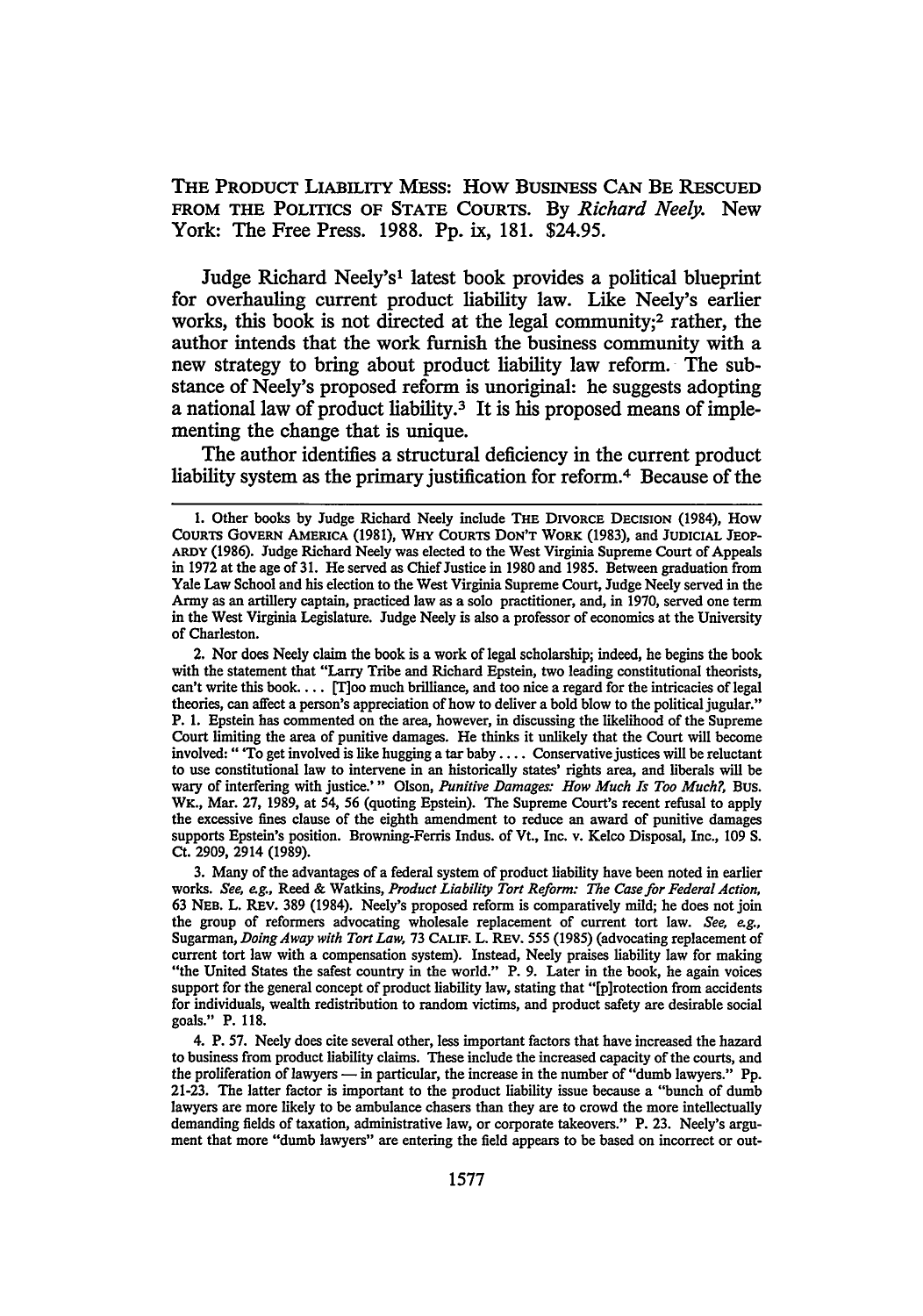inherently parochial nature of state courts, exacerbated by the fact that many state judges are elected, Neely contends that state courts are locked into a "competitive race to the bottom."5 Neely defines this "race" with a simple example. Allowing a paraplegic to collect a few hundred thousand dollars from the Michelin Tire Company, following a single-car crash of unexplained cause, permits Judge Neely a sound night of sleep. Michelin will likely survive, and if it doesn't, only the French will care. More important, Judge Neely's disabled constituent will have sufficient money to live out her life  $-$  and she, her family, and her friends will vote for Neely in future elections (pp. 1-4). In more general terms, Neely perceives state court judges as more than happy to redistribute out-of-state wealth to in-state constituents.<sup>6</sup> And given a product liability system with standards "as fluid as Lake Michigan" (p. 20), courts have little trouble formulating decisions to further this objective.

Neely's solution to this problem is neither surprising nor original. The author advocates replacing the current system of product liability  $law - in reality$  fifty-three separate systems of law  $-$  with a uniform, national common law of product liability. Federal courts would be given supervisory authority over the law, with state courts continuing to administer the law. Under such a system, federal courts, with their inherent national perspective, would be impervious to the pressures that lead to the "competitive race to the bottom." Not only are federal courts national in scope, but federal judges are lifetime appointees, unlike the majority of state court judges. The idea of a national common law of product liability has been advocated by others,<sup>7</sup> and it has

5. Recognition of this perceived bias is well-established:

However true the fact may be, that the tribunals of the states will administer justice as impartially as those of the nation, to parties of every description, it is not less true that the constitution itself either entertains apprehensions on this subject, or views with such indulgence the possible fears and apprehensions of suitors, that it has established national tribunals for the decision of controversies between aliens and a citizen or between citizens of different states.

Bank of the United States v. Deveaux, 9 (5 Cranch) U.S. 61, 87 (1809).

6. Neely, in his typically blunt style, later sets forth an even more aggressive agenda, stating that "(t]he best I can do, and I do it all the time, is make sure that my own state's residents get more money out of Michigan than Michigan residents get out of us." Pp. 71-72.

7. *See, e.g.,* Reed & Watkins, *supra* note 3. The tie between future U.S. competitiveness and lack of uniformity in product liability law was cited by Rep. Thomas Luken of Ohio in introducing recent legislation aimed at creating a national law of product liability. Gastel, *Product Liability Tort Reform,* INS. INFO. INST. (May 1990).

dated information. According to Neely, fewer brilliant people are applying to law school, which suggests that the schools are accepting lower caliber applicants. Just the contrary appears to be true: according to a recent report from the Law School Admission Services, the number of applications to accredited law schools is continuing a "record-breaking" string of increases that began three or four years ago. The number of applications has increased 44.6% since 1986. *The More the Merrier,* STUDENT LAW., Feb. 1990, at 5-6. The increased applications, unaccompanied by an increase in law school populations, would ordinarily portend increased competitiveness and selectivity in law school admissions. Neely fails to articulate why he feels the calibre of law students in general is declining, other than to relate the difficulties faced by his local law school in attracting qualified applicants. P. 23.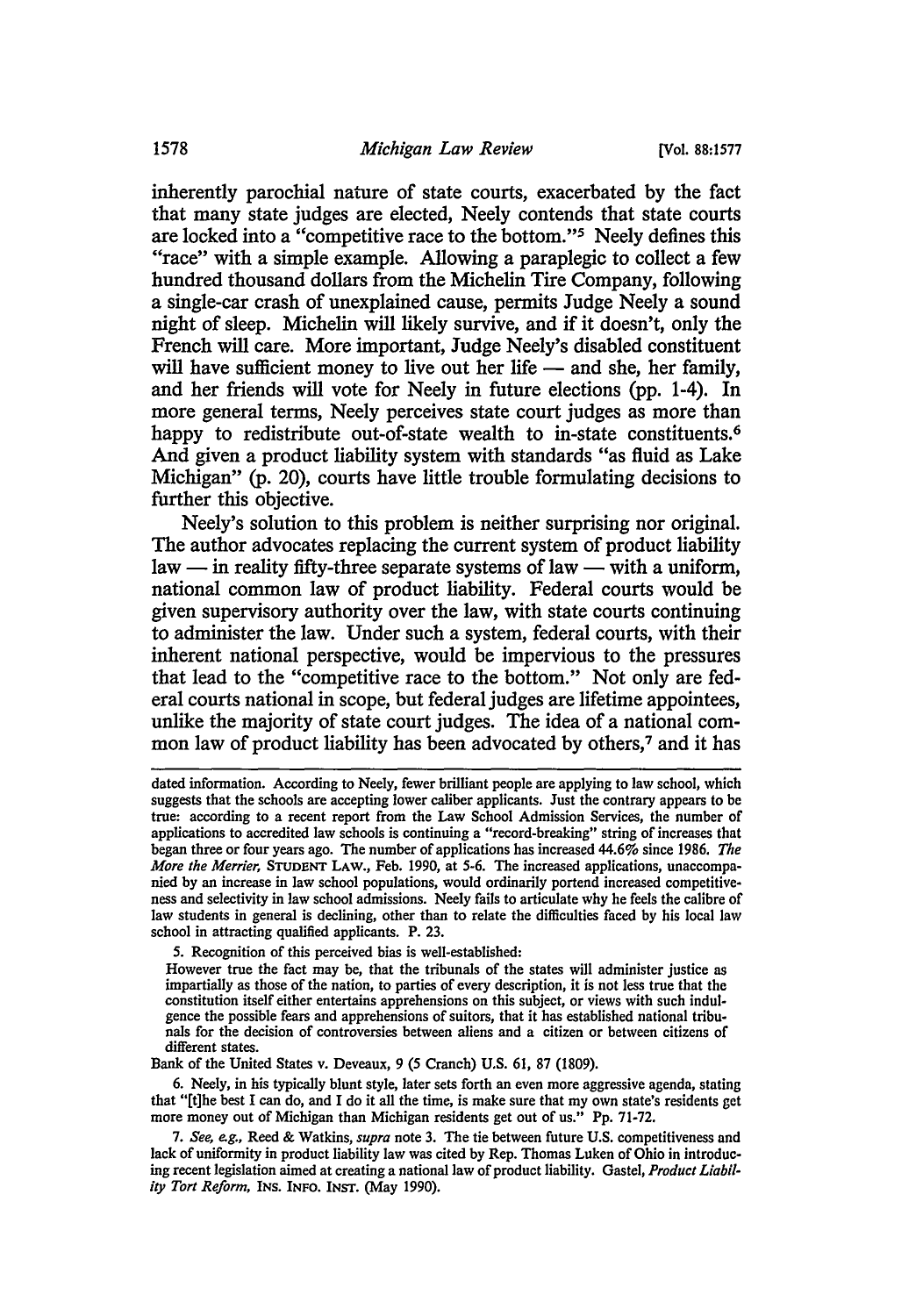been the subject of several unsuccessful bills in Congress.<sup>8</sup>

Neely diverges from the mainstream, however, in rejecting Congress as the appropriate forum in which to bring about this reform.<sup>9</sup> In a chapter entitled "Kiss Congress Goodbye" (pp. 80-105), he explains why Congress is unable to act in this area. The structure of Congress itself, according to Neely, favors the status quo by erecting numerous barriers to the passage of any legislation.<sup>10</sup> Rather than throw up his hands in despair, though, Neely advocates bypassing Congress, with the federal judiciary acting unilaterally to create a national product liability law.

This strategy for bringing about change is Neely's most controversial suggestion. The legality of such a solution is doubtful. Neely himself seems to concede this point when he states that "I make no claim to having reconciled state sovereignty with a national law [of product liability<sup>*y*</sup> (p. 107). Nevertheless, he cites *New York Times Co. v. Sullivan*<sup>11</sup> for the proposition that the Supreme Court has the power to rewrite state law when policy considerations mandate it (pp. 103-05). Yet, unlike libel law, product liability law does not implicate the first amendment or other overriding constitutional concems. <sup>12</sup>

Neely replies to this objection with an analysis of federalism, dividing the doctrine into three distinct schools of thought: historical federalism, result-oriented federalism,<sup>13</sup> and practical federalism (p. 118). The first two conceptions of federalism, Neely admits, do not support

10. Support for this contention may be found in the public choice literature. *See, e.g.,* W. EsKRIDGE & P. FRICKEY, LEGISLATION 368-77 (1988) (cyclical majorities, the gatekeeping power of committees, and strategic voting all work to obstruct implementing the will of the majority). Neely also identifies other impediments to legislative action, including the technical nature of the subject matter and the lobbying power of the American Trial Lawyers' Association. Pp. 80-81.

11. 376 U.S. 254 (1964).

12. Two recent Supreme Court decisions emphasize this point. In Florida Star v. B.J.F., 109 S. Ct. 2603 (1989), the Court set aside an award of damages against a newspaper, even though the paper had published a rape victim's name in violation of a state statute. 109 S. Ct. at 2613. In upholding the right of the paper to publish such information, the Court found the first amendment concern overriding. Decided the same term, Browning-Ferris Indus. of Vt., Inc. v. Kelco Disposal, Inc., 109 S. Ct. 2909 (1989), reaches a different result. Lacking the first amendment concern present in *Florida Star,* the Court refused to set aside or reduce a jury's determination of punitive damages in a private dispute. 109 S. Ct. at 2914.

13. Neely's historical federalism is based on traditional ideas of federalism, whereby the federal government is a government of delegated powers. The doctrine is derived from the intent of the framers, who did not set out to create a strong, centralized government. P. 108. Resultoriented federalism, on the other hand, is more fluid. Neely defines it as a convenient doctrine invoked by those opposing particular federal legislation. Under this concept of federalism, for example, those opposed to racial integration may raise federalism arguments if they believe more favorable treatment is available from the states. P. 111.

<sup>8.</sup> *See, e.g.,* S. 666, lOOth Cong., 1st Sess. (1987); S. REP. No. 422, 99th Cong., 2d Sess. (1986); S. REP. No. 476, 98th Cong., 2d Sess. (1984); S. REP. No. 670, 97th Cong., 2d Sess. (1982).

<sup>9.</sup> Later in the book, Neely also rejects any reform based on a coordinated effort by the states. P. 159 (discussing the failure of the Uniform Contribution Among Tortfeasors Act).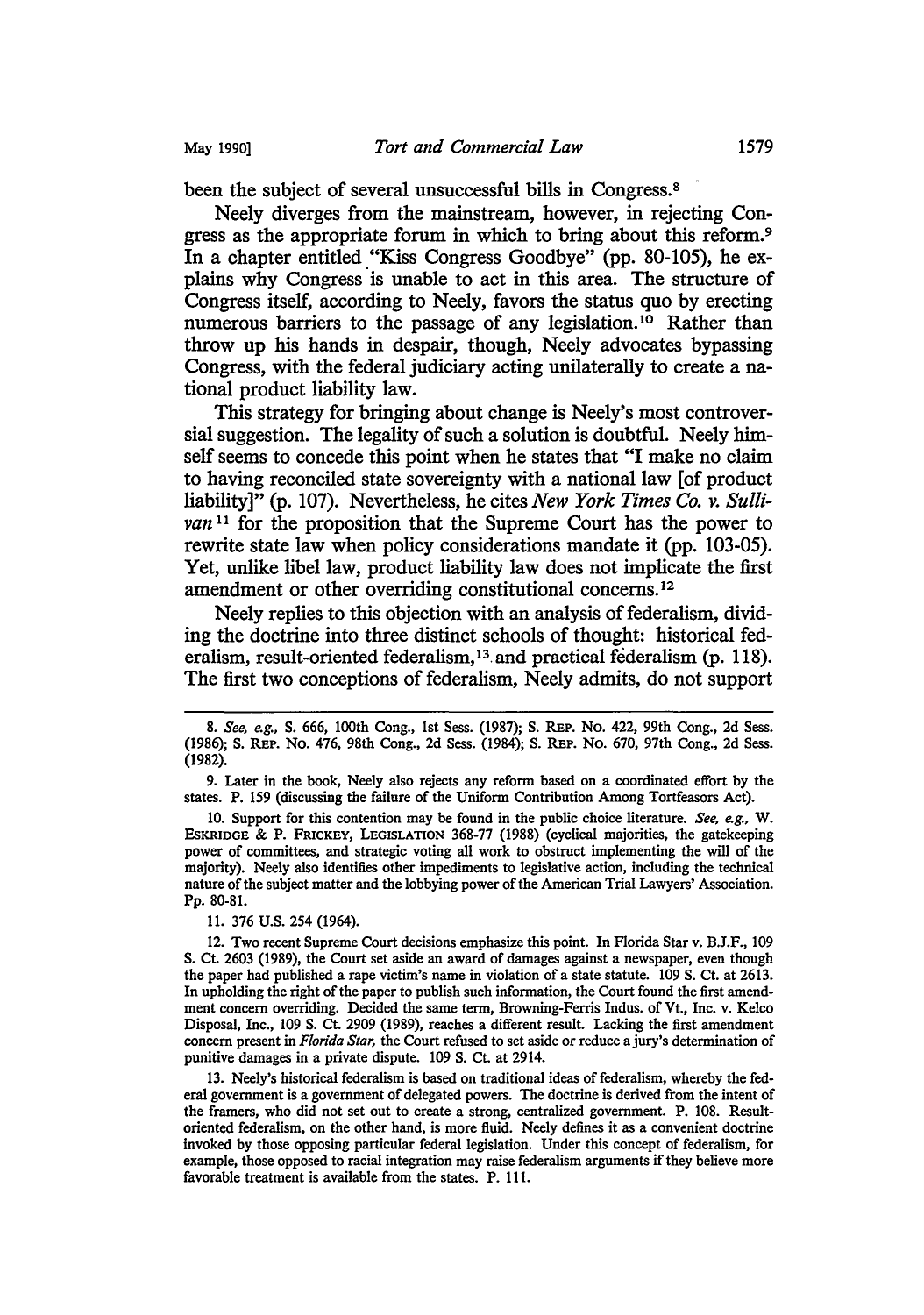a court-enacted national common law of product liability. Yet practical federalism, which Neely defines as a doctrine chiefly directed at fostering competition among state governments (p. 112), lends support to Neely's proposal. In particular, one goal of practical federalism is preventing extortion of concessions by distributional coalitions (pp. 113-14). And Neely's plan, with product liability law administered at a national level, furthers this objective by reducing the externalities resulting from the competitive race to the bottom. <sup>14</sup>

Neely, again acknowledging the weakness of his position, retreats in the final chapter of the book, suggesting that Congress enact an empowering statute (pp. 169-71). Similar to the Sherman Act, the statute would be worded in general terms, granting the federal judiciary the right to fashion a national common law of product liability. Neely's concession to constitutional concerns is, however, short-lived. At the end of the proposal he states that although such a bill would be marginally easier to pass than a more detailed statute, it still is unlikely to pass, and thus the solution ultimately must come from the federal judiciary (p. 173).

On a more general level, Neely's argument that a problem of sufficient magnitude exists to justify his reform is not wholly persuasive. The author begins with the presumption that a product liability crisis is inevitable, but fails to provide much evidence to support this proposition (p. 3). His argument appears to be based on his own proclivity for redistributing wealth to in-state plaintiffs, 15 generalized to encompass a significant number of state appellate judges (p. 4). Taken together with the data "all around us" that product liability law is a hazard to the economy (p. 3), this desire to redistribute wealth seems sufficient to convince Neely that a crisis is at hand.<sup>16</sup> Yet there is much evidence that contradicts such a conclusion.

Much of the analysis of the increase in product liability claims has

<sup>14.</sup> Earlier in the book, Neely acknowledges that federal courts may exhibit some bias as well. For example, federal judges are typically local appointees and thus may feel some sense of obligation, or perhaps kinship, to in-state litigants. Yet he argues that this bias is diluted at the appellate level. P. 40.

<sup>15.</sup> It is not entirely clear to what degree these factors play a role in Neely's decision making. A recent "clarification" in the *ABA Journal* suggests that Judge Neely may only be mimicking what he perceives to be an unspoken rationale other judges use. The *Journal* had quoted a passage from *The Product Liability Mess* in which Neely explained how redistributing out-ofstate wealth to in-state plaintiffs helps Neely's chances for reelection. The following month the *Journal* made it clear that the quote did not reflect Neely's personal views. *Quotes,* A.B.A. J., Jan. 1989, at 32.

<sup>16.</sup> One observer has noted that "the claim that the rise in liability insurance rates can be adequately explained by higher tort awards appears to be based largely on anecdotes and conjecture." Rabin, *Some Reflections on the Process of Tort Reform,* 25 SAN DIEGO L. REV. 13, 29 (1988). Thus, Neely appears to have joined a crowd by presuming, without a solid basis, that liability law had precipitated a crisis.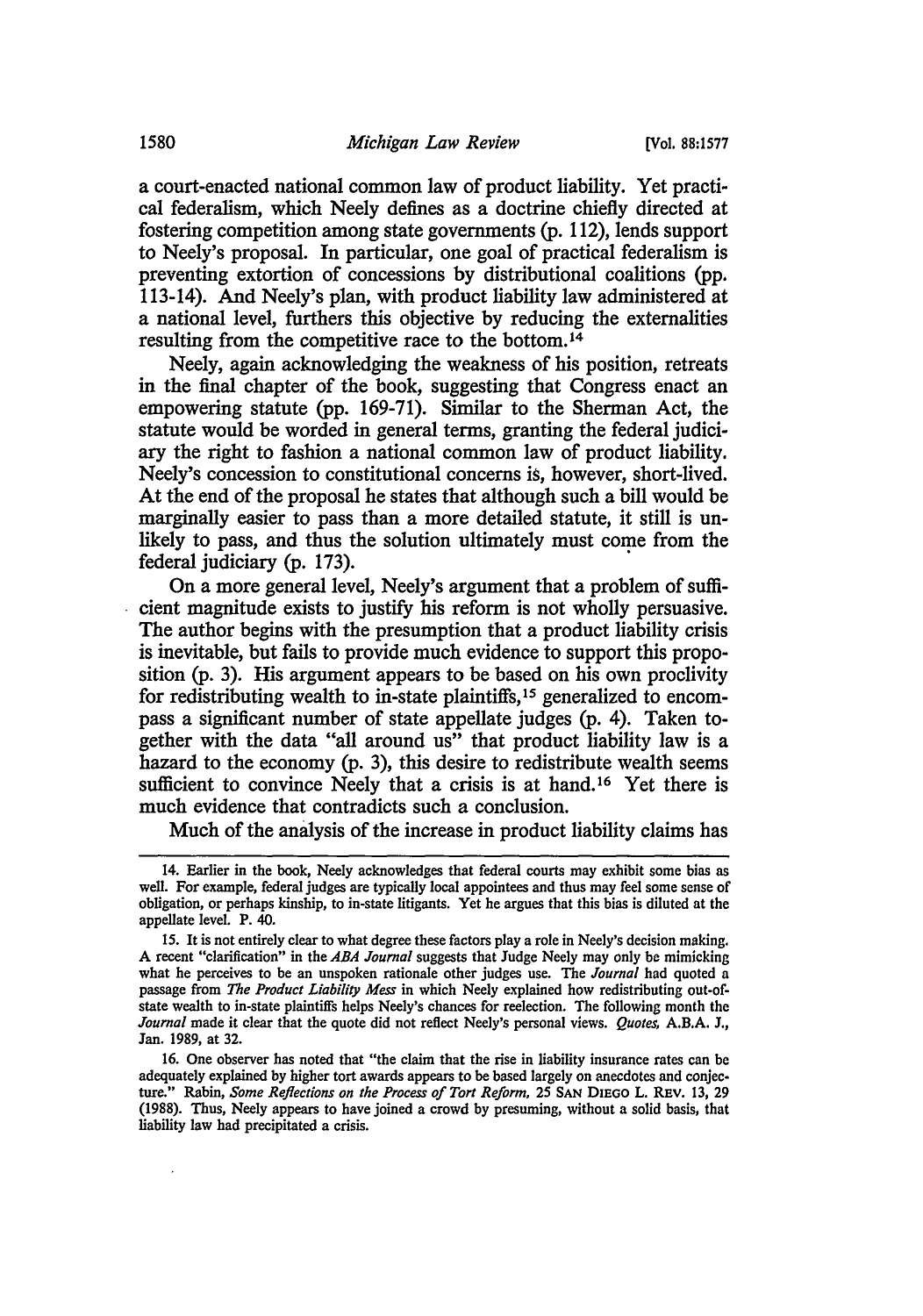focused on cases brought in federal court.17 But a mere two percent of the cases filed in the United States are filed in federal court, and an increase in activity in federal courts does not necessarily imply that a similar increase in state courts has occurred.<sup>18</sup> Admittedly, at first glance the data on federal filings is alarming. From 1974 to 1985, product liability claims in federal courts increased 758%. 19 Removing asbestos claims from the total, however, leads to a much different result; over one quarter of all product liability claims during this period were asbestos claims.20 By 1986, asbestos claims accounted for 43% of federal product liability claims. And, from 1985 to 1987 nonasbestos product liability claims in federal courts decreased 27%.21 Neely himself supports litigants' pursuit of asbestos claims (p. 2). Finally, even if one still considers the data on federal claims alarming, evidence suggests that state courts have not suffered similar increases in claims. Tort claims as a whole in state courts increased nine percent from 1978 to 1984; over the same period the population increased eight percent.<sup>22</sup>

At this point, one cannot help but question the value of the book: little evidence supports the notion that there is a product liability crisis, and even if a crisis is at hand, Neely's proposal for reform appears

19. Galanter, *The Day After the Litigation Explosion,* 46 MD. L. REV. 3, 24 (1986). All other tort claims increased a relatively small 24% over the same period. *Id.* 

20. Galanter, *The Life and Times of the Big Six; or, The Federal Courts Since the Good Old Days,* 1988 Wis. L. Rev. 921, 939 (citing U.S. GENERAL ACCOUNTING OFFICE, PRODUCT LIA-BILITY: EXTENT OF "LITIGATION EXPLOSION" IN FEDERAL COURTS QUESTIONED 22 (1988)).

21. Galanter, *supra* note 20, at 940, 941 n.77.

<sup>17.</sup> Comment, *Rumors of Crises: Considering the Insurance Crisis and Tort Reform in an Information Vacuum,* 37 EMORY L.J. 401, 415 (1988).

<sup>18.</sup> *Id.* at 415-16 (1988). Yet many are willing to make this leap of faith. For example, a recent government report states that "[t]he growth in the number of [federal] product liability suits has been astounding. . . . There is no reason to believe that the state courts have not witnessed a similar dramatic increase in the number of product liability claims." REPORT OF THE TORT POLICY WORKING GROUP ON THE CAUSES, EXTENT, AND POLICY IMPLICATIONS OF THE CURRENT CRISIS IN INSURANCE AVAILABILITY AND AFFORDABILITY 45 (Feb. 1986). Empirical evidence suggests otherwise: as a whole, federal court litigation has been increasing at a pace about four times that of state courts. J. GUINTHER, THE JURY IN AMERICA 164 (1988).

<sup>22.</sup> Galanter, *supra* note 19, at 7. Unfortunately, the data available on state court claims does not separate product liability claims from all other tort claims. Nevertheless, the numbers suggest something other than a litigation crisis. Left unanswered, however, is the question of where the common perception of a product liability crisis originated. One possible explanation is the insurance industry itself. In 1986, the Insurance Information Institute spent \$6.5 million dollars to promote the idea that a crisis was at hand. *The Manufactured Crisis,* 51 CONSUMER REP. 544, 545 (1986). And there is some speculation that some insurers even canceled policies on noneconomic grounds to strengthen the perception of a crisis. Abramowitz, *W. Va. Sues 5 Big Medical Insurers,* Wash. Post, Apr. 15, 1986, at D4, col. 1. Economic self-interest appears to have been the industry's primary motivation. Comment, *supra* note 17, at 408. The industry may profit from a public perception of crisis. For instance, following a Delaware Supreme Court decision that appeared to enlarge potential director and officer liability, insurance companies that underwrote such coverage were able to raise premiums far in excess of their increased exposure. Put another way, these firms earned abnormally high returns as a result of a perception of crisis. Bradley & Schipani, *The Relevance of the Duty of Care Standard in Corporate Governance,* 75 IOWA L. REV. 1, 55-56 (1989).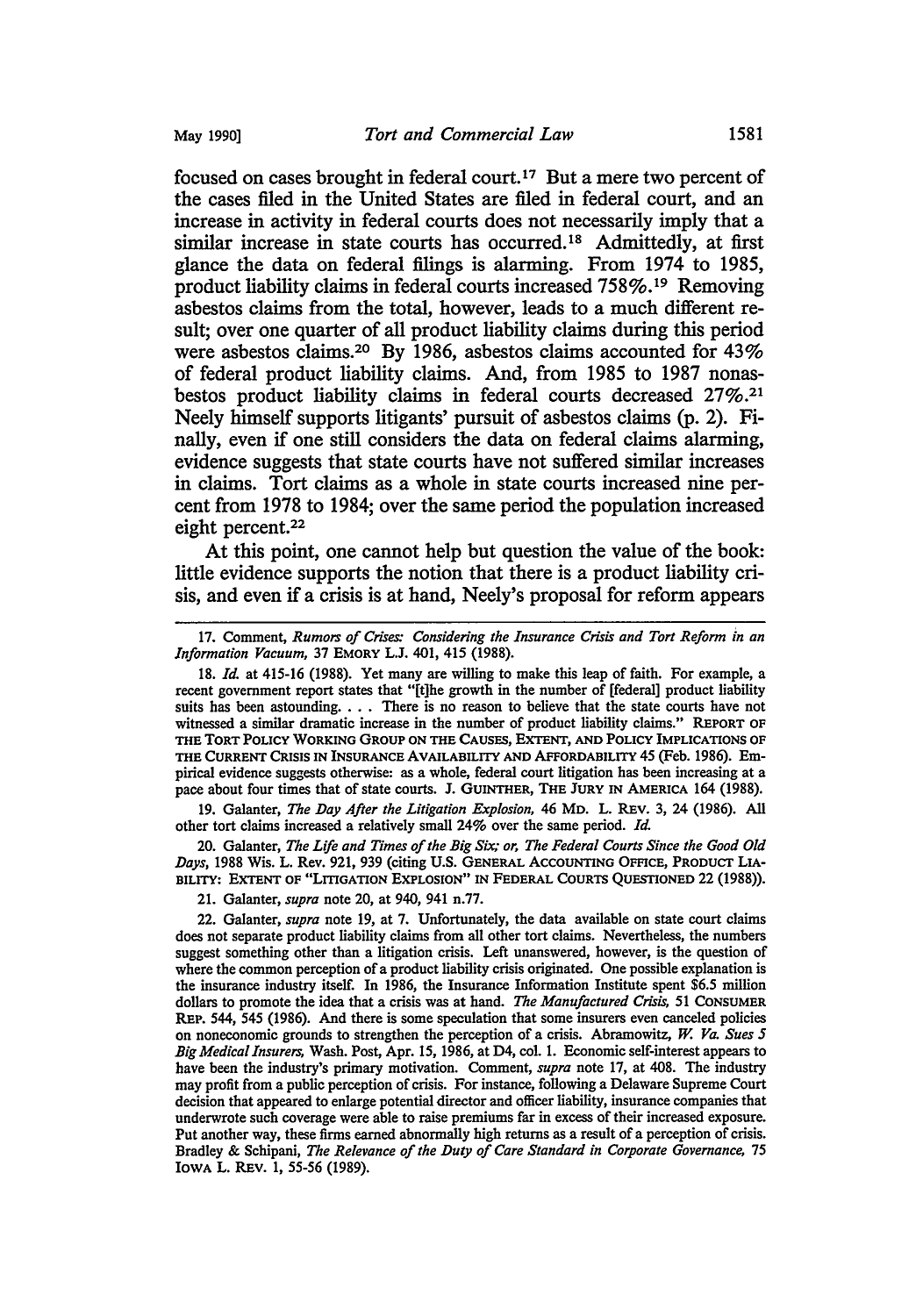constitutionally infirm. Nevertheless, two aspects of *The Product Liability Mess* make the book worthwhile.23

The author's strategy for change reveals useful insights into the judicial process. Part of Neely's strategy includes lobbying the judiciary. In Neely's view, judges are merely politicians and although the method of explaining proposals to the judiciary is different, bringing about change is nonetheless a lobbying exercise (pp. 149-50). According to the author, the "major difference between courts and other political institutions . . . is that it is not usually smart to try to bribe appointed judges" (p. 14). Neely's lobbying plan includes what he terms a "propaganda function," designed to inform the judiciary of the need for a national common law of product liability. Magazine articles, op-ed pieces, and *The Product Liability Mess* are all examples of this type of lobbying.24 .

The idea that the judiciary can and should be lobbied by business is sure to provoke discussion.<sup>25</sup> Neely bemoans the inability of the judiciary to gather information  $-$  so-called "legislative facts"  $-$  so necessary to making intelligent decisions (pp. 139-41). In so doing, Neely reveals the importance of information about the world to his job as a decision maker; concomitantly, he reveals the frustration of the judiciary with its inability to gather such information.

Moreover, Neely's candor throughout the book allows the reader an inside look at a modern legal realist at work. Neely provides the reader with an understanding of what is important to at least one sitting state appellate judge in making decisions. Neely's work is unique if only for the fact that it comes from one who actively practices legal realism rather than from the "pointy-headed elite."26 Certainly, Neely overstates his position at times for effect,<sup>27</sup> but nevertheless the reader

26. Judge Neely uses this term to describe academic commentators, who, the author con· tends, propose solutions that are often worse than the problem. P. 4.

<sup>23.</sup> The following discussion is subject to one caveat: readers familiar with Neely's recent work *Judicial Jeopardy* will find that *The Product Liability Mess* offers little new material.

<sup>24.</sup> The second prong of Neely's plan involves publication of academic articles in prominent law journals. Supporting this prong of the battle plan, Neely discusses a case he decided by adopting in its entirety a scheme described in a law review article. Actual implementation must then come about by bringing numerous test cases to court. P. 146.

<sup>25.</sup> Justice William Brennan, for one, questions the value of trying to influence the outcome of a case through nonjudicial means. In discussing the recent demonstrations on the Courthouse steps, Justice Brennan commented: " 'It's such a sad waste of time. Those demonstrations don't affect a single vote.' " Rosellini, *The Most Powelful Liberal in America,* U.S. NEWS & WORLD REP., Jan. 8, 1990, at 27, 28.

<sup>27.</sup> Neely seems to enjoy making bold statements: "One jerk-water Texas state trial court (with the obscene concurrence of a Texas court of appeals) has managed to screw up something bigger than many nation-states .... " P. 37 (discussing the *Penzoil v. Texaco* litigation). Later he discusses business lawyers who later become judges, commenting that even when business law· yers become judges they "often devote the rest of their lives to doing penance for having been business whores when they were young." P. 59. Neely is also not afraid to contradict himself; this last quote conflicts with an earlier statement, in which Neely asserts that once conservative or liberal judges are appointed, they "seldom change their spots." P. 26.